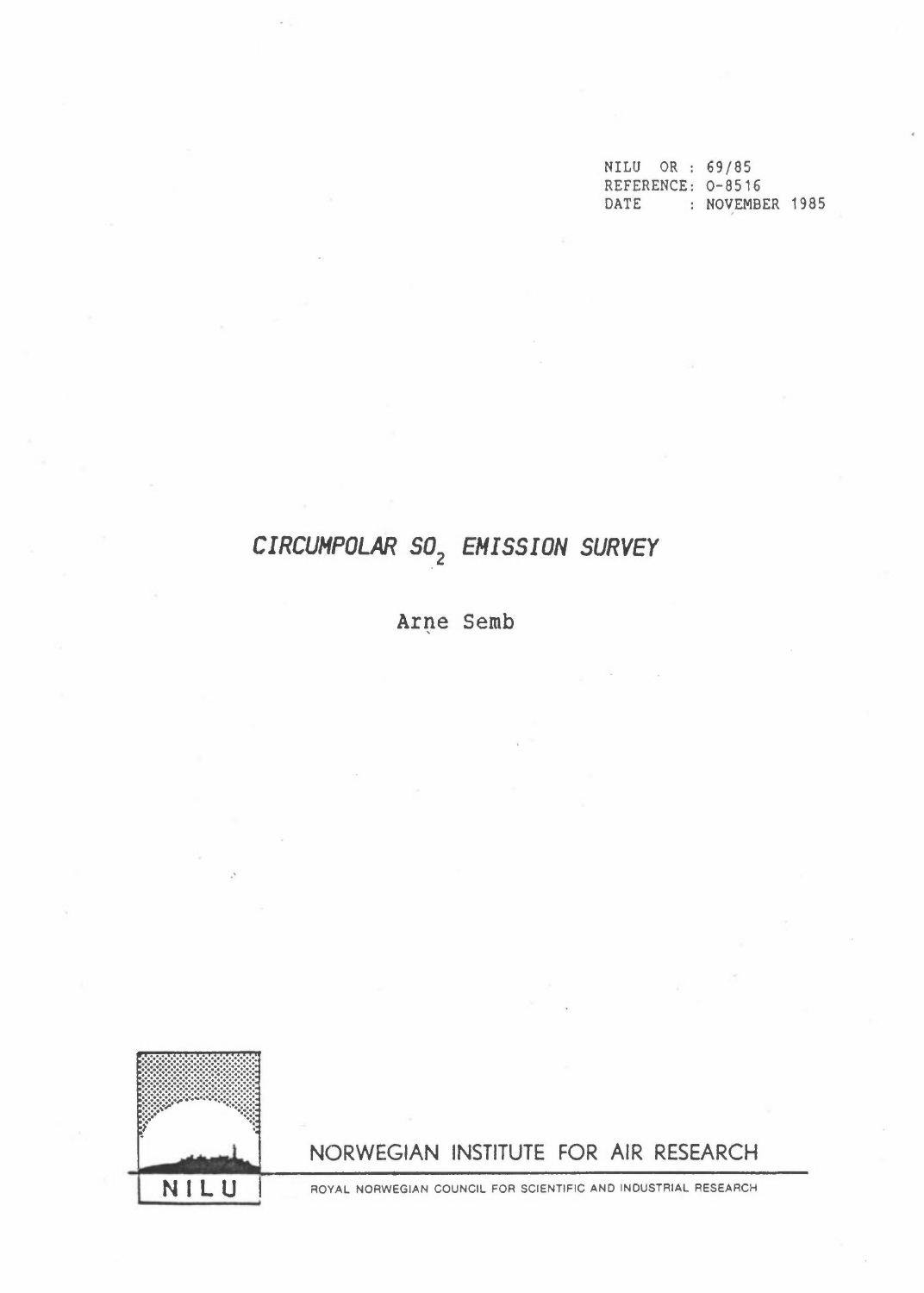NILU OR : 69/85 REFERENCE: 0-8516 DATE : NOVEMBER 1985

*CIRCUHPOLAR* **S02** *EHISSION SURVEY* 

Arne Semb

**NORWEGIAN** INSTITUTE FOR AIR RESEARCH P.O. BOX 130, N-2001 LILLESTRØM **NORWAY**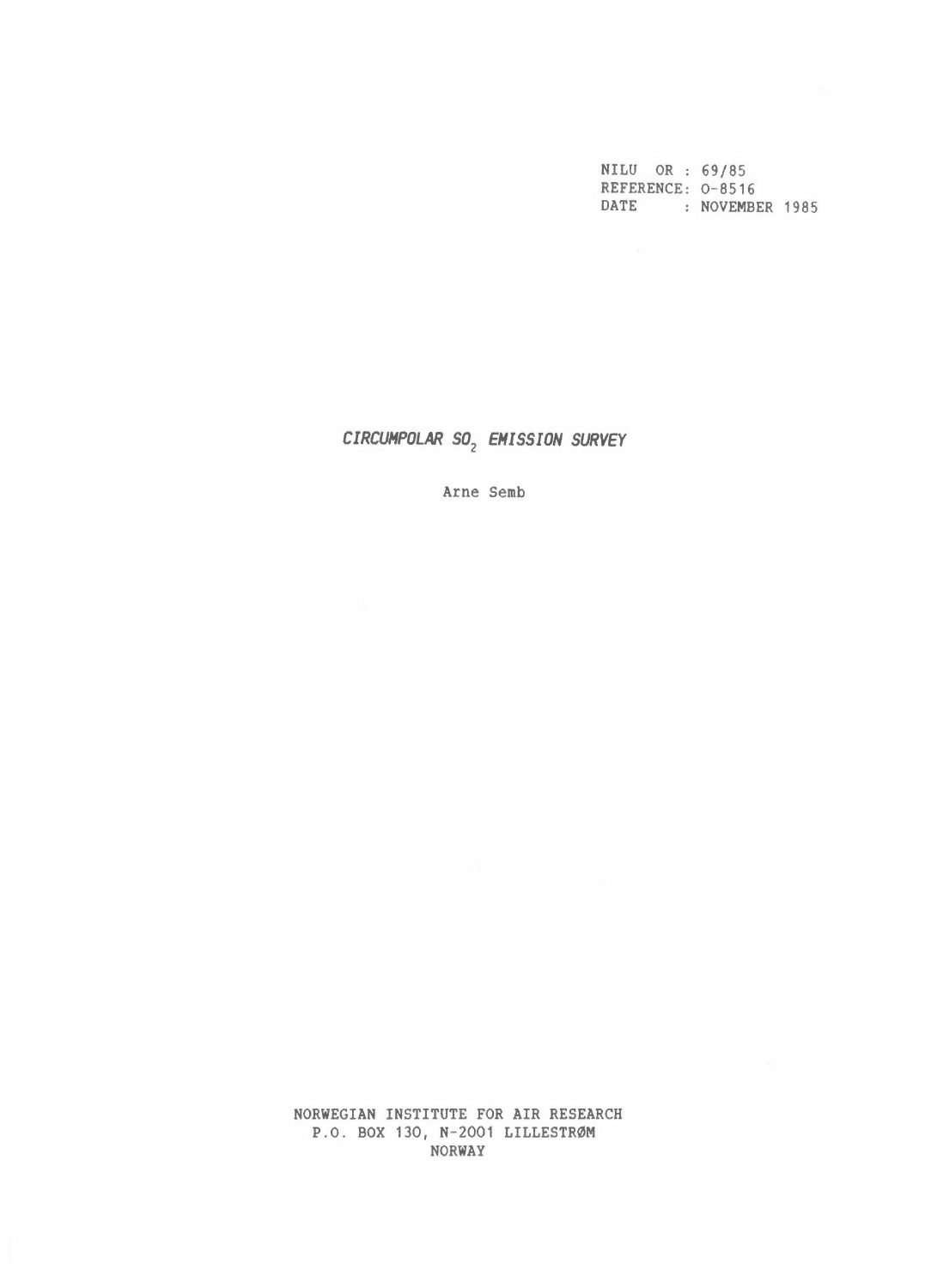ISBN 82-7247-643-6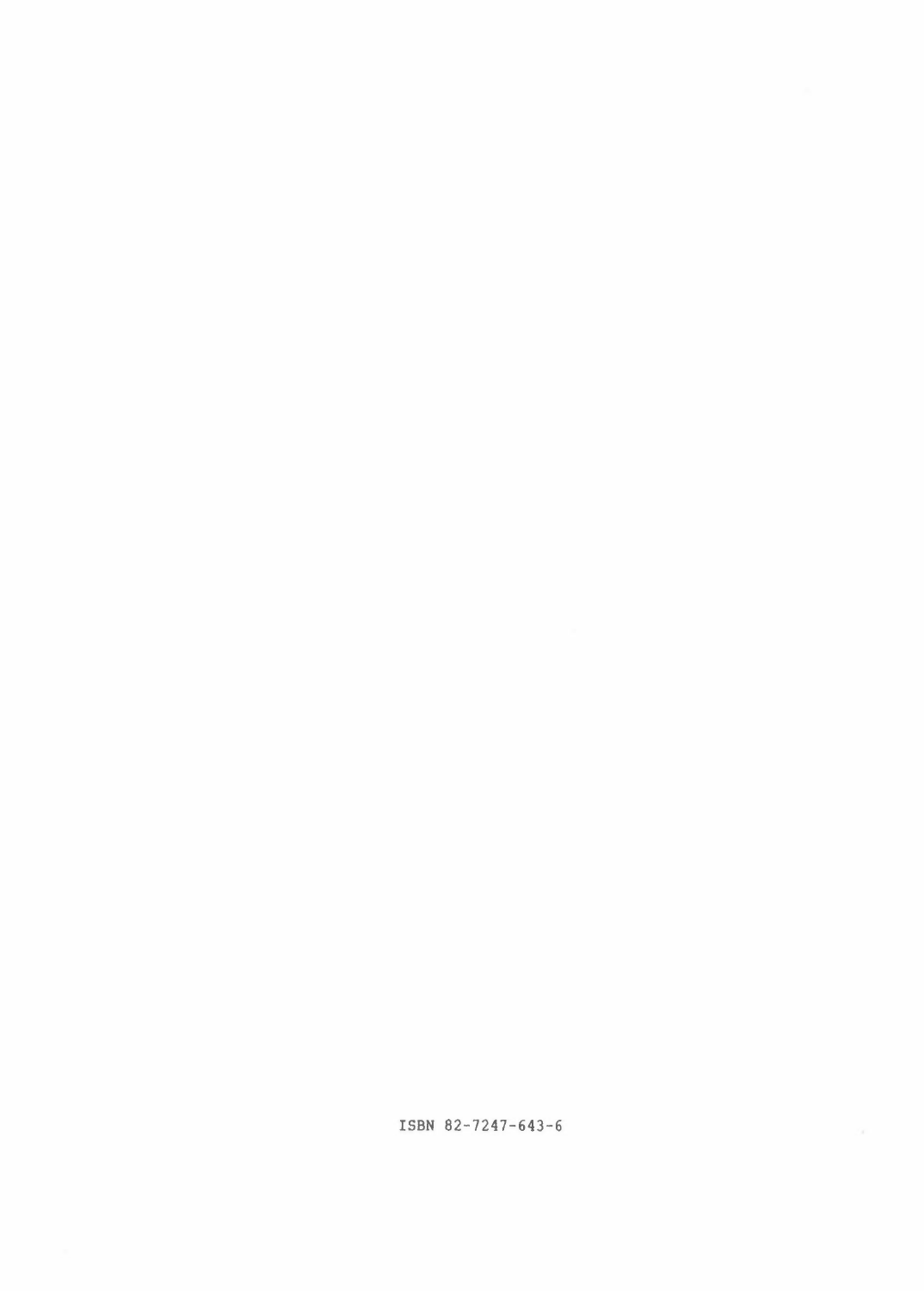#### *SUHHARY*

Sulphur dioxide emissions for Northern Asia has been estimated one the basis of fossil fuel combustion figures and other available information. These have been combined with emission surveys for Europe and North America, in a common grid with elements  $300 \times 300 \text{ km}^2$ .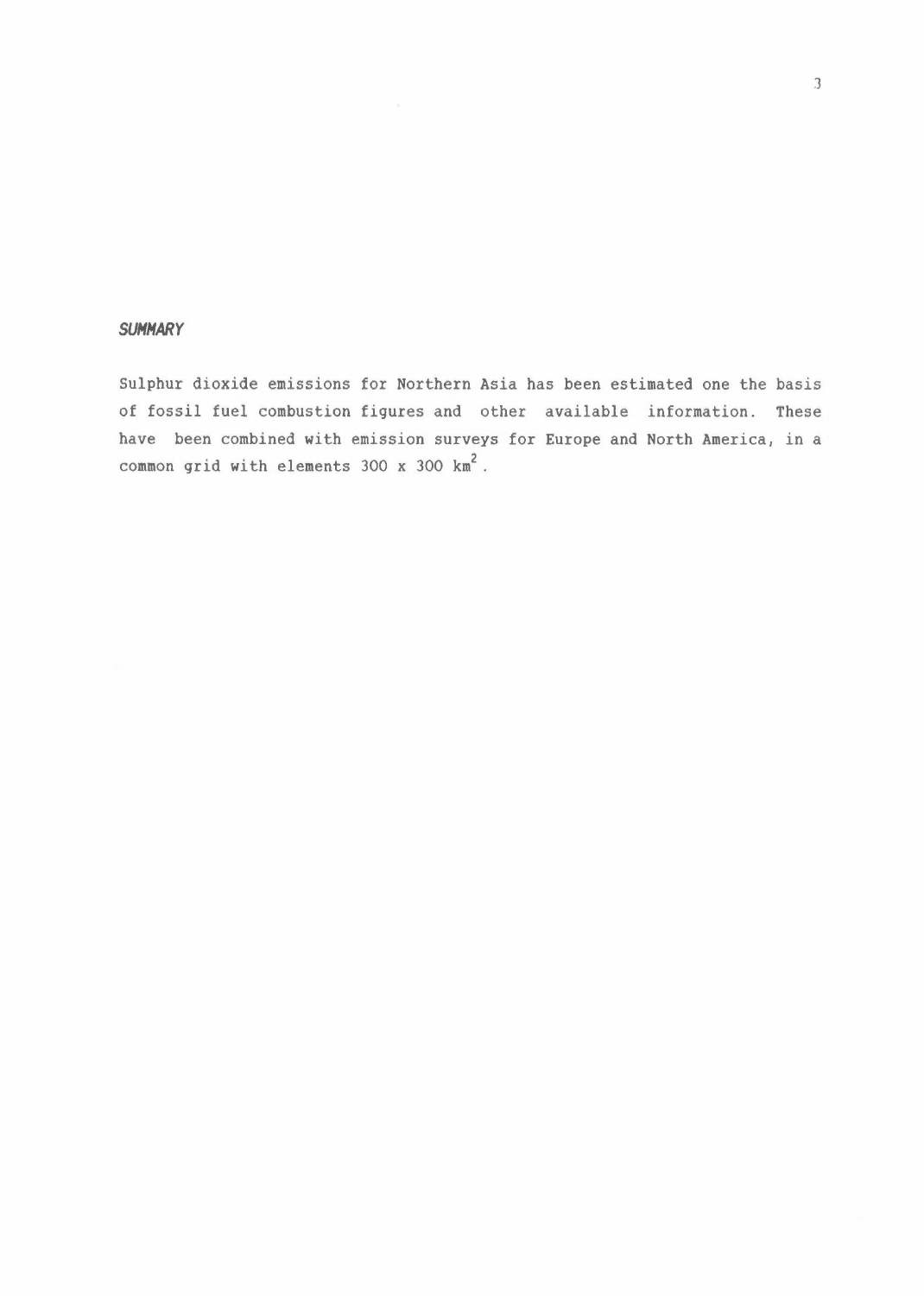## TABLE OF CONTENTS

|                |                                                       | $\mathcal{E}$        |
|----------------|-------------------------------------------------------|----------------------|
|                |                                                       | 5                    |
| $\overline{2}$ |                                                       | $\overline{5}$       |
|                | 2.1<br>2.2                                            | 6<br>6               |
| 3              | <b>NORTH</b>                                          | 6                    |
|                | Alaska<br>3.1<br>Canada, Northwest territories<br>3.2 | $6\phantom{1}6$<br>7 |
| $\mathbf{4}$   |                                                       |                      |
| 5              |                                                       | 10 <sup>°</sup>      |
| 6              |                                                       | 10                   |

Page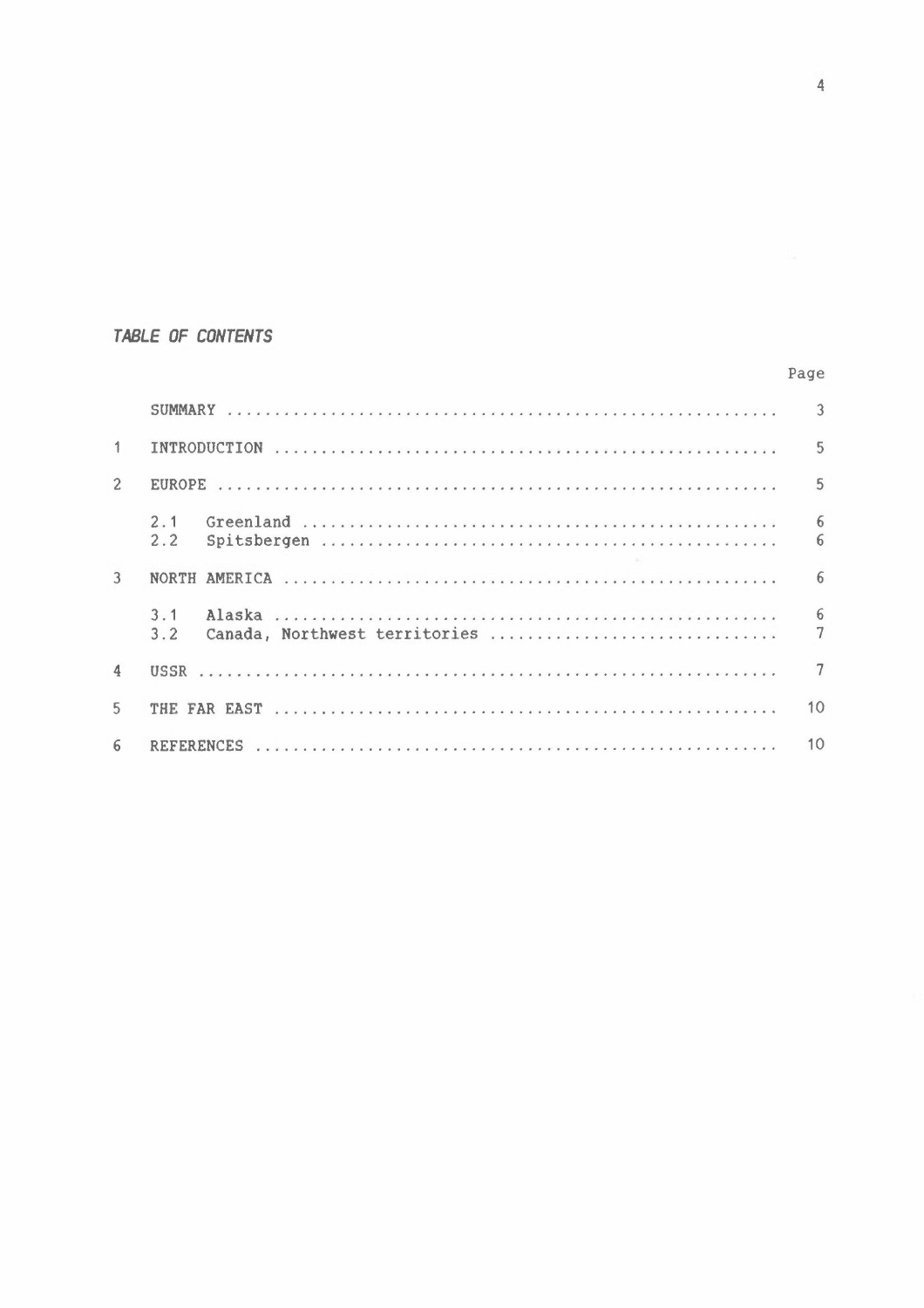# *CIRCUMPOLAR* **50 <sup>2</sup>***EHISSION SURVEY*

#### *1 INTRODUCTION*

In order to carry out model calculations of the atmospheric transport of sulphur compounds into the Arctic, emission estimates are needed for the Northern hemisphere down to  $ca$  30<sup>0</sup>N, in individual grid squares of 300x300 km<sup>2</sup>.

The survey is based on available data for SO<sub>2</sub> emission rates in Europe (1) and North America (2), and other relevant information. The latter is used particularly to estimate emissions which occur close to the Arctic Ocean. In the following, each area will be discussed separately.

#### *2 EUROPE*

The **EMEP** survey (1) cover the whole of Europe, including an estimated 68% of the emissions in the USSR. Most of the data are for 1976-1977. Recently, however, updated emission data have been received for Portugal, Spain, France, Belgium, Luxembourg, the Netherlands, Switzerland, Austria, Federal Republic of Germany, United Kingdom, Denmark, Norway, Sweden and Finland. In addition the following countries have presented national emission figures to the ECE for 1980: Romania, USSR, Czechoslovakia, Hungary, Italy and Poland.

This information has been used to adjust the 1978 emission survey, with two exceptions: Emissions of the  $SO_2$  in Romania has been estimated from fossil fuel consumption figures (3), and the distribution of  $SO_2$  emissions in the USSR has been changed following the evaluation of emissions in the northern parts of USSR.

The **EMEP** grid squares are 150x150 km<sup>2</sup> and the emission figures were transferred to the 300x300 km<sup>2</sup> grid simply by assuming uniform emission intensity in the  $150x150$  km<sup>2</sup> squares.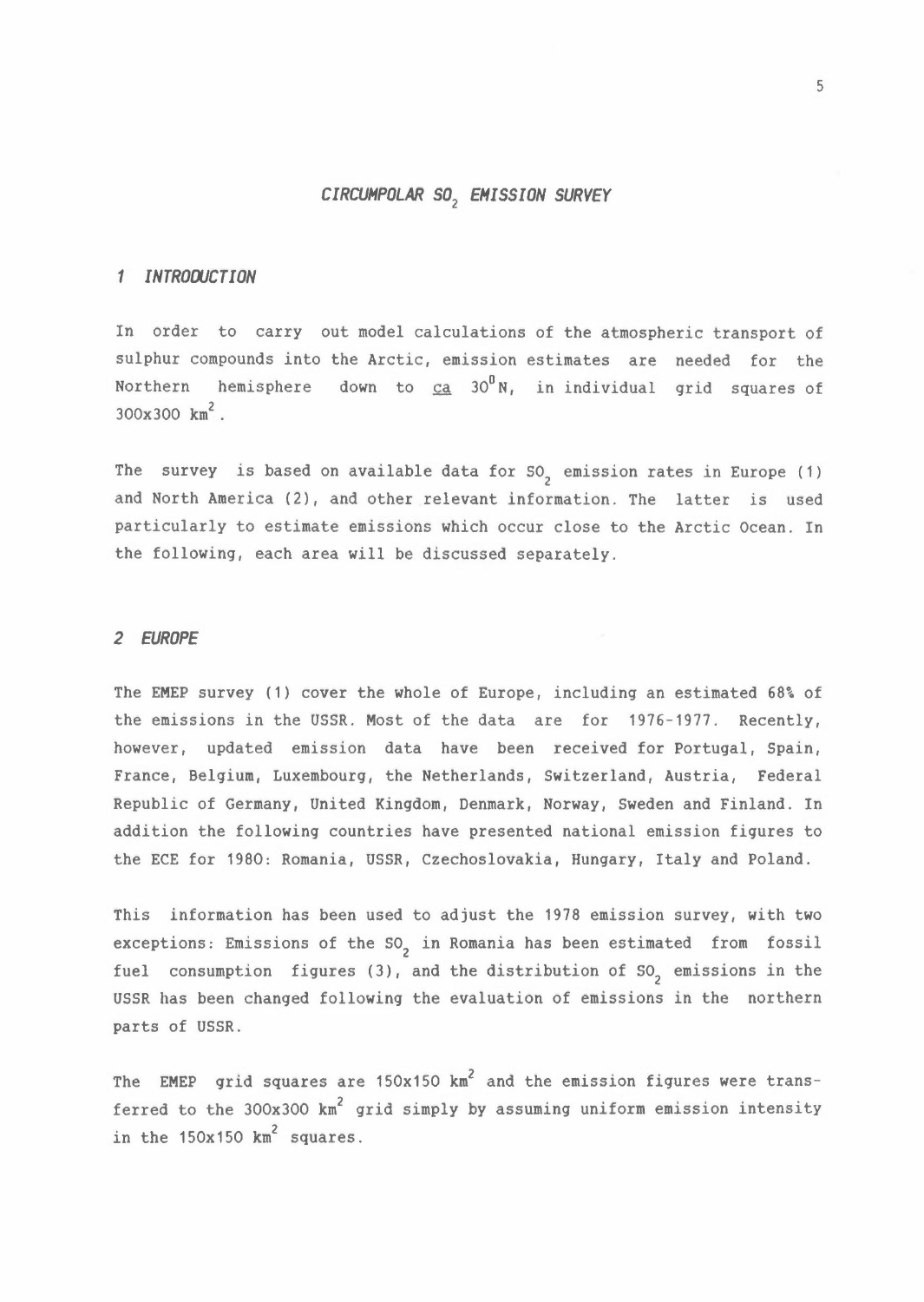#### 2 . 1 **GREENLAND**

Total consumption of liquid fuel was 170.000 tin 1981 (3). This figure probably includes mainly gas oil (diesel) and gasoline. The proportions are not

known, but the sulphur content of diesel oil may be assumed to  $\zeta$  0.3%, hence the emissions are less than 500 t  $SO_2-S/a$ .

#### 2.2 **SPITSBERGEN**

There are coal-fired power generation plants in the mining communities Longyearbyen, Barentsburg and Pyramiden. All use local coal, with a sulphur content of ~1.4% S. The Longyearbyen plant has a capacity of 2x5 **MW** (7). This corresponds to a fuel consumption of 7 t/h. Assuming 70% of maximum production gives a  ${50}^2$  emission of  $600$  t  ${50}^2$ -S/a. The total emission of sulphur dioxide from stationary sources in Spitsbergen may be estimated to between 1000 and 2000 t  $\text{SO}_2$ -S/a.

#### *3 NORTH AMERICA*

Emissions of SO<sub>2</sub> (and NO<sub>2</sub>) for individual states and provinces in USA and Canada are available from the USA-Canada bilateral memorandum of intent (2). Transferring these emission figures to grid squares was carried out subjectively, using a geographic atlas to pinpoint smelters and population centres.

#### 3 .1 ALASKA

The population is about 350.000. The two largest towns are Anchorage (46.000) and Fairbanks (16.000). The degree of urbanisation is low, and the emissions have been estimated to ~5000 t SO<sub>2</sub>-S/a. Emissons in connection with oil extractionon the North Slope has been estimated to  $450$  t SO<sub>2</sub>-S/a.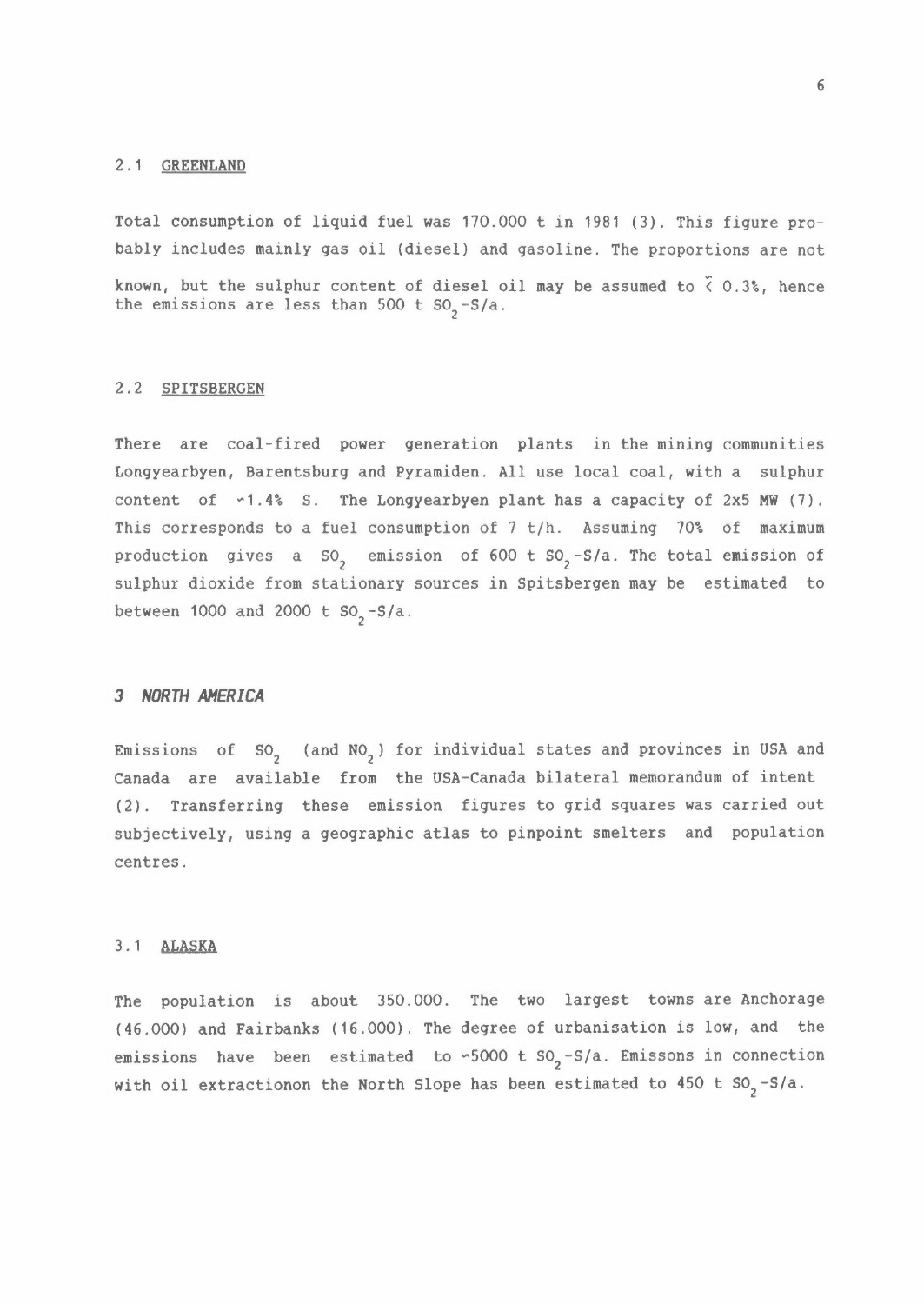#### 3.2 **CANADA - NORTHWEST** TERRITORIES

Emissions of SO<sub>2</sub> were 1545 t SO<sub>2</sub>/s in 1974 (5).

#### *4 USSR*

According to information given to ECE, the total emissions of SO<sub>2</sub> in 1980 were 25 million tonnes, corresponding to 12.5 million tonnes as sulphur. In 1975 the emissions were 12 million tonnes as S (1). The breakdown of emissions in source categories was given for 1974 as follows (4):

SO<sub>2</sub> emission in 1974 (thousand tonnes)

| Power stations            | 11.800 |
|---------------------------|--------|
| Non-ferrous metallurgy    | 4.300  |
| Iron and steel metallurgy | 1.700  |
| Chemical industry         | 1.900  |
| Others                    | 6,500  |
|                           | 25.200 |

Of particular interest in this connection is the large emissions from nonferrous metallurgy, an important fraction of which is associated with copper-nickel smelters in Nor'ilsk and on the Kola peninsula. The production of non-ferrous metals in the USSR were as follows (3):

| 1974             | 1980            |              |
|------------------|-----------------|--------------|
| 110,000          | 1150,000 tonnes |              |
| 104,000          | 154.000         | $\mathbf{u}$ |
| 475,000          | 525.000         | н            |
| 680.000          | 785.000         | N            |
| Copper (primary) |                 |              |

The copper and nickel deposits in the Soviet Union are similar to the deposits in Canada. Nickel occurs as the sulphide pentlandite together with copper ferrosulphide and magnetic iron sulphide (pyrrhotite). Relatively large emissions occur in the initial roasting and smelting processes. In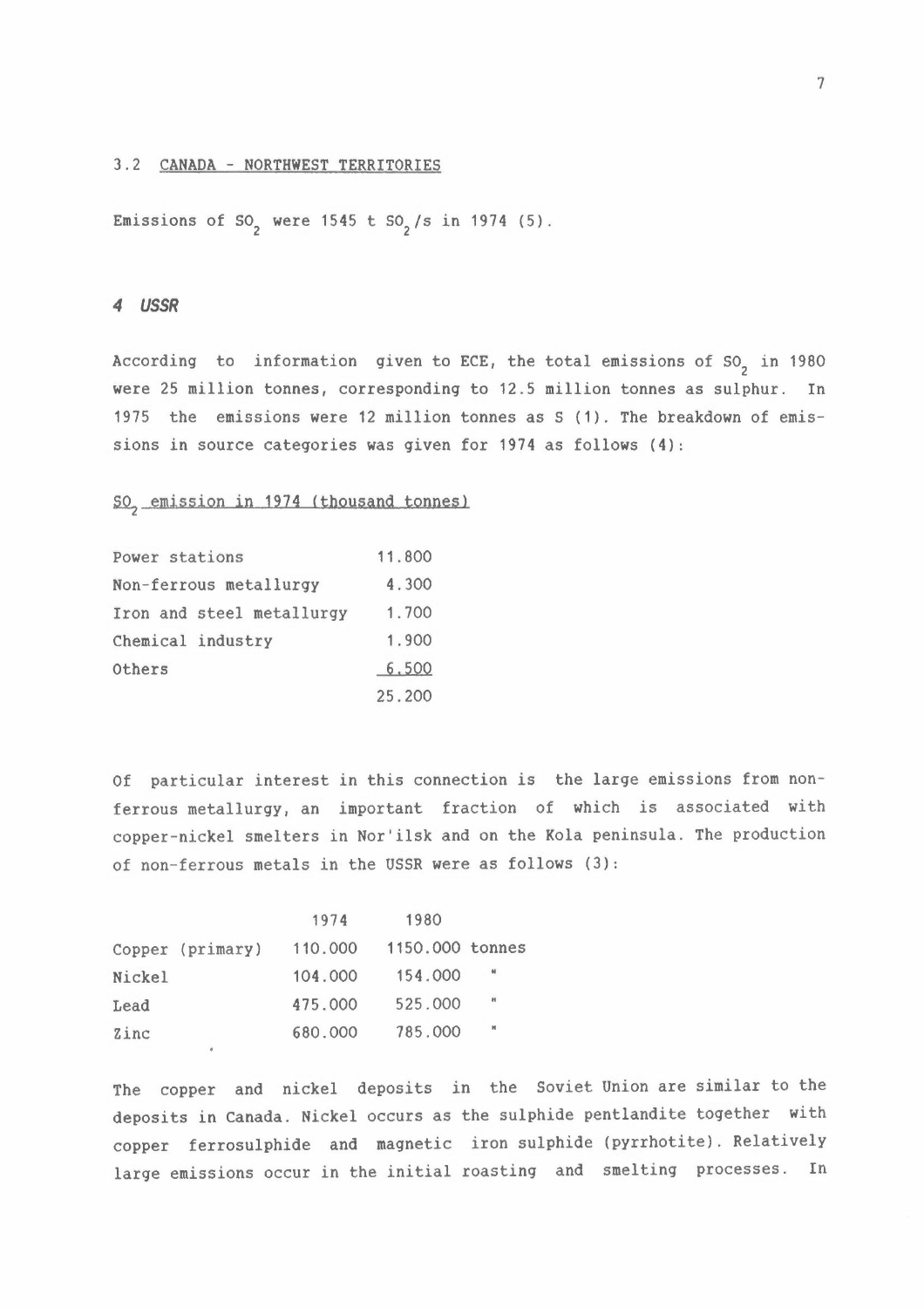1974 the primary copper and nickel productions *in* Canada were 821.000 and 269.000 tonnes, respectively (5). The associated  $so<sub>2</sub>$  emissions were 3.15 million tonnes of S0 2 . Assuming that the extraction processes are similar *in*  the USSR, and that the emission factor for the extra copper production is 2 kg SO<sub>2</sub>/kg copper produced, leads to inferred total SO<sub>2</sub> emissions from copper and nickel extraction of approximately 3.1 million tonnes. The largest copper-nickel smelter complex is at Nor'ilsk, not far from the outlet of R. Jenisej into the Kara Sea. Copper-nickel smelters are also located on the Kola peninsula (Nickel-Zapolyarni and Monchegorsk), and *in*  Sverdlovsk. Copper is mined and processed at various other sites also (Djerkasgan, Balkasj, Fergana).

A suggested breakdown could be as follows:

|                            | Nor'ilsk | Kola Ural |     | Oth. USSR                |
|----------------------------|----------|-----------|-----|--------------------------|
| Copper production (tonnes) | 330      | 80        | 160 | 580                      |
| Nickel<br>w                | 108      | 35        | 21  | $\overline{\phantom{a}}$ |
| Sulphur dioxide emissions  | 1250     | 300       | 450 | 1150                     |

The remaining <u>ca</u> 1.4 million tonnes of SO<sub>2</sub> emissions from non-ferrous metallurgical industry (allowing for production increases since 1974) may be associated with lead and zinc production, which is mined in Leninogorsk, Tekeli, and various other locations in the Oriental region. Another interesting area is the Kolyma valley in the far northeastern part of Siberia; which contain lead ores, rich in tin and gold content. A recent survey of snow chemistry in the USSR identified this area with concentrations of sulphate exceeding 84  $\mu$  eq/l - figure 1 (6).

It is reasonable to assign 0.4 million tonnes of SO<sub>2</sub> emissions due to nonferrous metallurgy to this area, and to locate the remaining ca 1 million tonnes at Nor'ilsk (0.2 M tonnes) and in Leninogorsk, Djeskasgan and Novokusnetsk.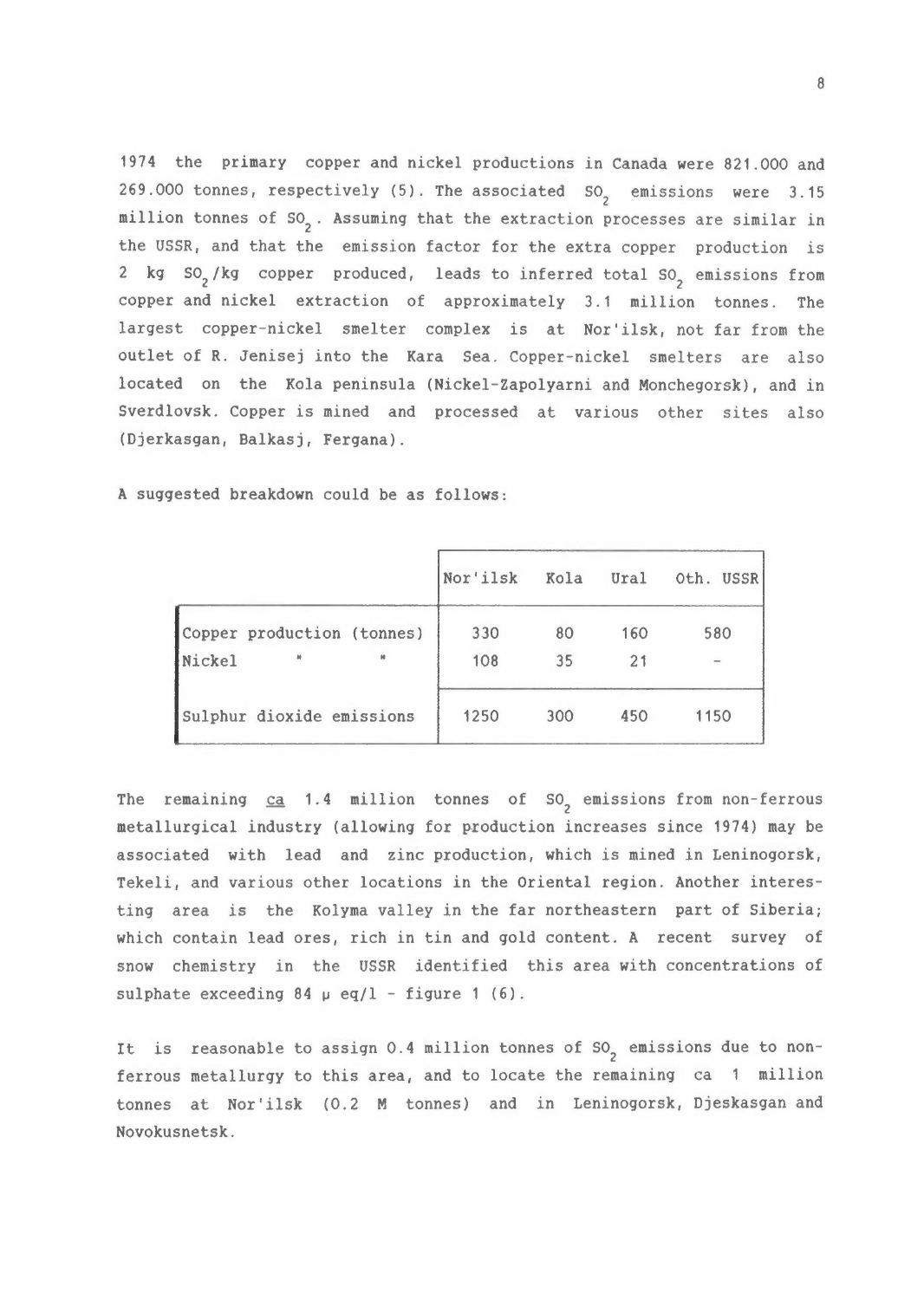Coal deposits in the Arctic are located at Inta and Vorkuta in the Pechora basin, at Nor'ilsk, Sangas and near Jakutsk and at Susuman and in the Kolyma Valley. Brown coal is found at Tiksi and Jakutsk.

The coal at Inta has a sulphur content of 3% (4). No data on sulphur contents are available for the other deposits.

Coals from Inta and Vorkuta are presumably used in thermoelectric plants located in Kola, White Sea, Pechora, and Yamal. The population in these districts is 3.5 million, or 1.3% of the total population of USSR.

Assuming that the electricity consumption per capita is higher by a factor of two than the USSR average, and a conversion efficiency of 31%, yields an annual consumption of 14 million tonnes of Inta/Vorkuta Coals, resulting in 0.84 million tonnes of SO<sub>2</sub> emissions. A further 0.4 million tonnes of SO<sub>2</sub> should be added to account emisisons of  ${50}^{\circ}_2$  related to other uses of fossil fuels, e.g. house heating, industrial heat consumption, transport, etc. The population in the Jakutsk autonomous region is only about 700.000, and the emissions from fossil fuel consumption (including electricity generation) should not exceed  $0.2$ -0.3 Mt SO<sub>2</sub>/a.

In the preparation of the EMEP emission survey (1) it was assumed that 2/3 of the USSR emissions occurred within the EMEP grid.

However, of the 4 million tonnes of  $\text{SO}_2$ -S assumed to be emitted outside the EMEP grid, 1.9 million tonnes of SO<sub>2</sub>-S are associated with non-ferrous metallurgy. The remaining 2.1 million tonnes must have been assessed too low in view of the important Karaganda-Kusbas heavy industries, and the Fergana, Irkutsk, and Petrovsk industrial regions. The boundary of the EMEP grid transects the industrial region along the Ural, and a substantial part of the SO<sub>2</sub> emissions from this region occur outside the EMEP grid. The emission of sulphur dioxide from the part of USSR within the EMEP grid can be assumed to be about 6 **Mt** s/a. The emissions in the individual grid squares have been estimated to conform with this new assessment. A redistribution of emissions in the USSR within the EMEP grid follows also from the positioning of emissions in Kola, Archangelsk and Inta.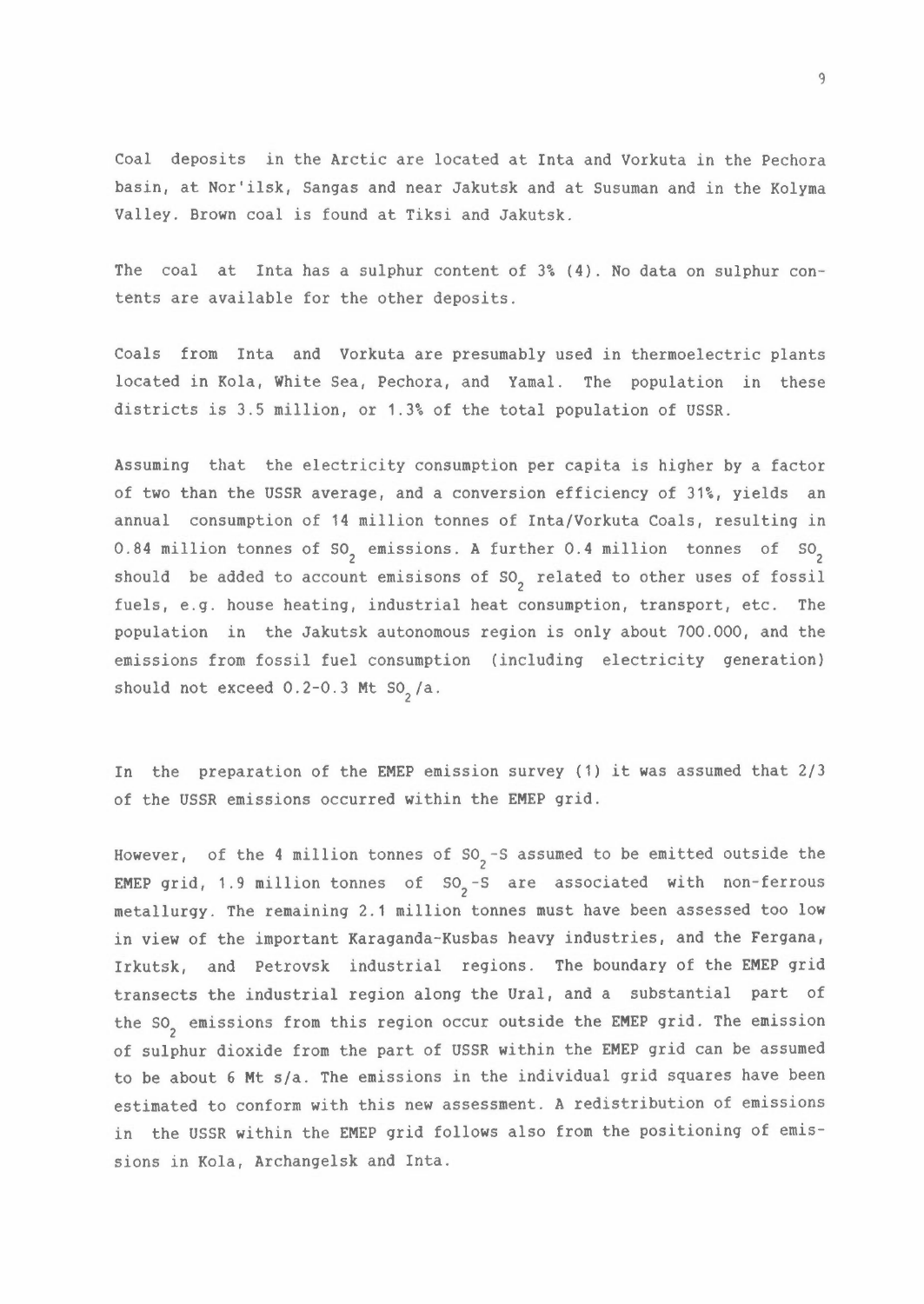#### *5 THE FAR EAST*

Japan, Korea, and parts of China also fall within the circumpolar emission grid. For completeness, emissions in these countries have been estimated from fossil fuel consumption figures and assumed sulphur contents of these.

|          | Solid fuel consumption<br>mill. tonnes | $\mathcal{S}$ | Liquid fuel<br>mill. tonnes | $\mathcal{S}$ | Estimated<br>emissions<br>$mill. t so -s$ |
|----------|----------------------------------------|---------------|-----------------------------|---------------|-------------------------------------------|
| Japan    | 88                                     |               | 277                         | 1.6           | 3.9                                       |
| N. Korea | 42                                     | 2.5           | 3                           | 1.7           | 1.09                                      |
| S. Korea | 21                                     | 1.5           | 34                          | 1.9           | 0.77                                      |
| China    | 433                                    | 2.5           | 114                         | 0.6           | 11.2                                      |

The emissions have been subjectively located in grid squares within the densely populated and industrialized parts of the countries.

#### *6 REFERENCES*

- Dovland, H. and Saltbones, J. (1978) Emissions of sulphur dioxide in Europe in 1978. Lillestrøm, Norwegian Institute for Air Research, (EMEP/CCC 2/79).
- L.A. Barrie and J.M. Hales (1984) The spatial distributions of precipitation acidity and major ion wet deposition in North America. Tellus, 36B, 333-355.

United Nations (1983) 1981 Statistical Yearbook. New York.

Economic Commission for Europe (1976) The Second Seminar on Desulphurization of Fuels and Combustion Gases, Wash. D.C. 1975. Proceedings.

Environment Canada (1978) A Nationwide Inventory of Emissions of Air Contaminants (1974). Ottawa, Environmental Protection Service, Department of the Environment, (EPS 3-AP-78-2).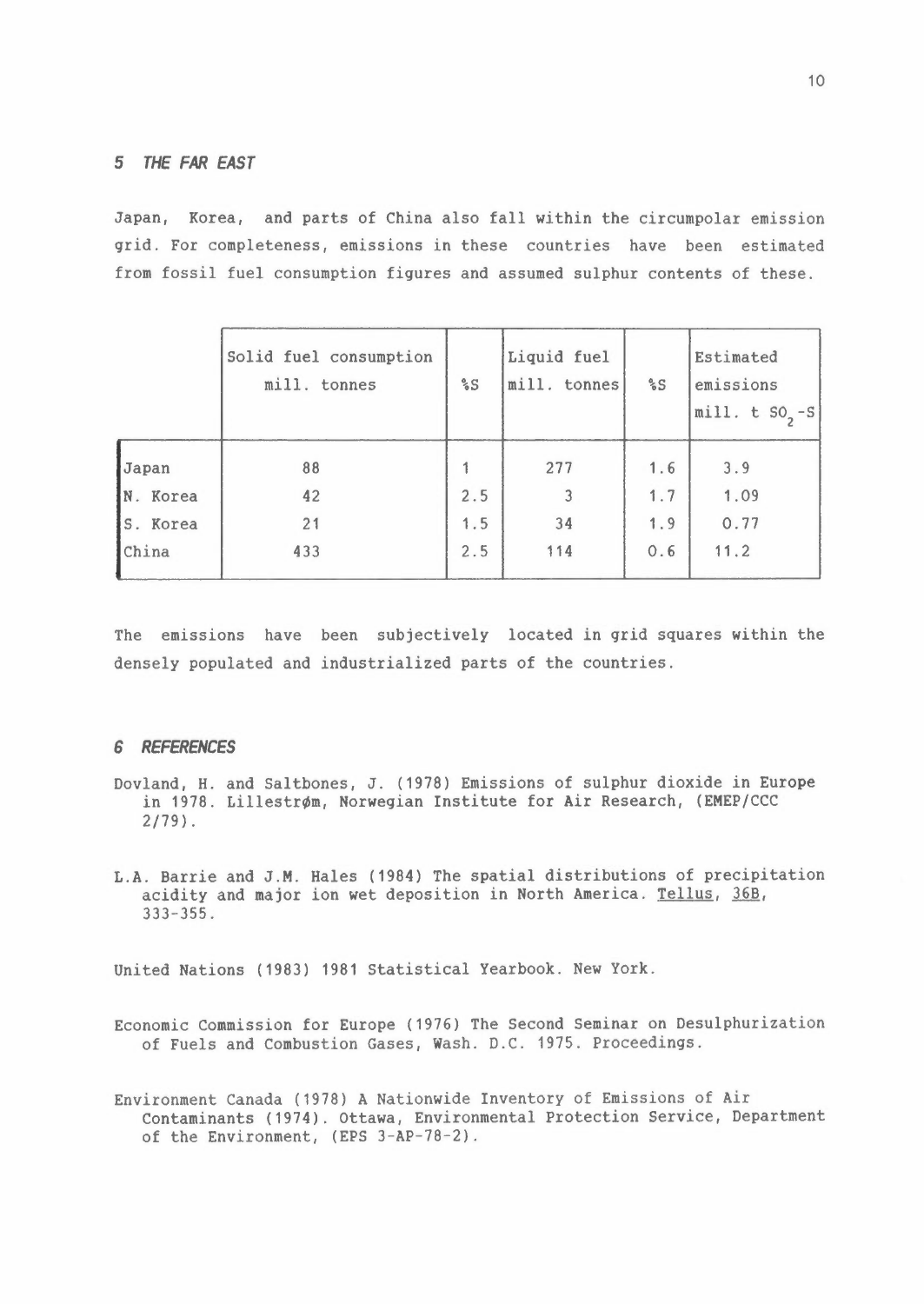Belikova, T.V. et al. (1984) Characteristics of snow cover background pollution by sulphates in the territory of USSR. Meteorol. Hydrol., 9, 47-56.

Sivertsen, B. (1979) Vurdering av skorsteinshøyde for kullfyrt kraftverk *<sup>i</sup>* Longyearbyen. Lillestrøm (NILU OR 19/79).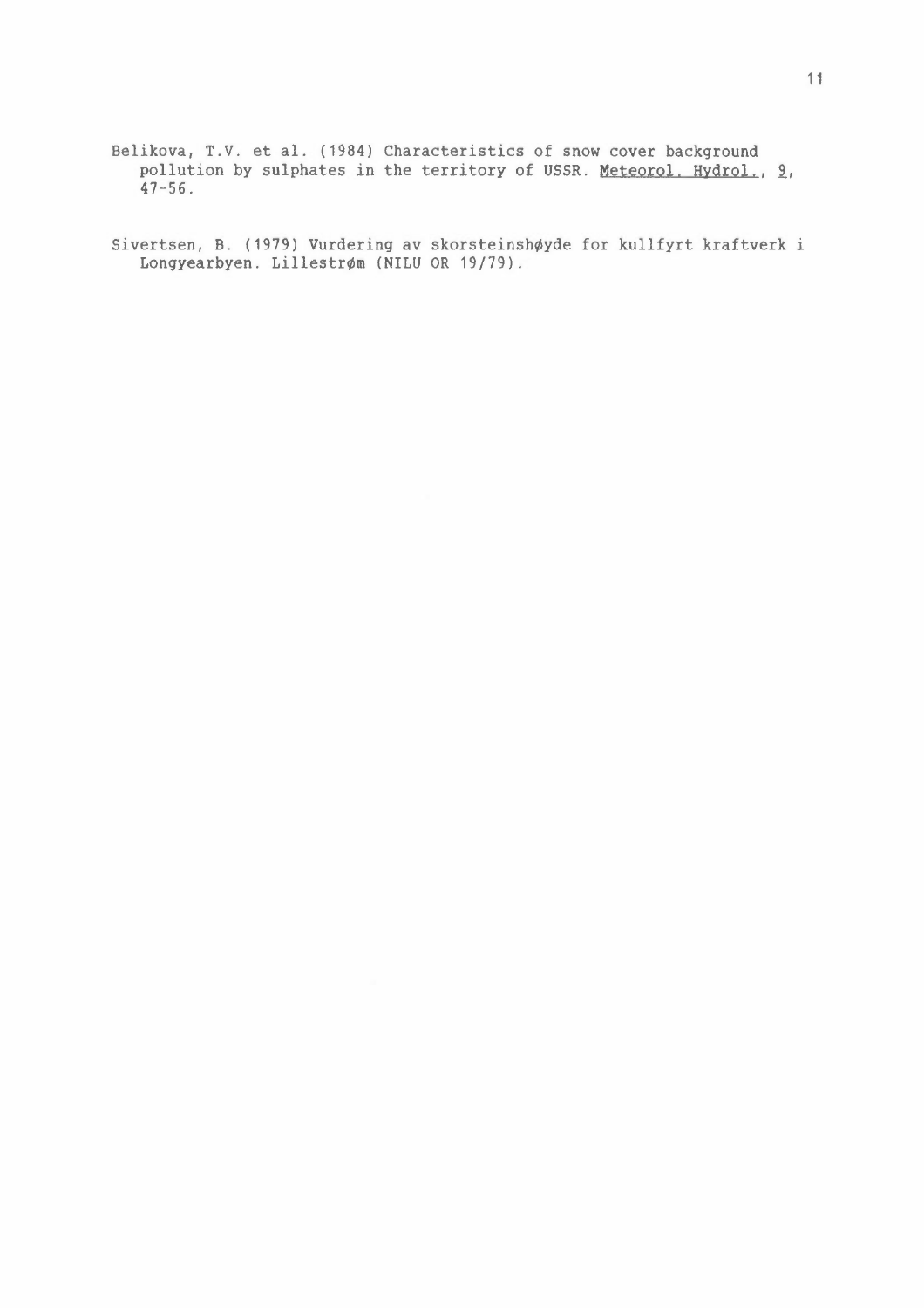

Figure 1: Spatial distribution of sulphate in snow samples collected during spring 1982 in the Soviet Union (after Belikova et al., 1984).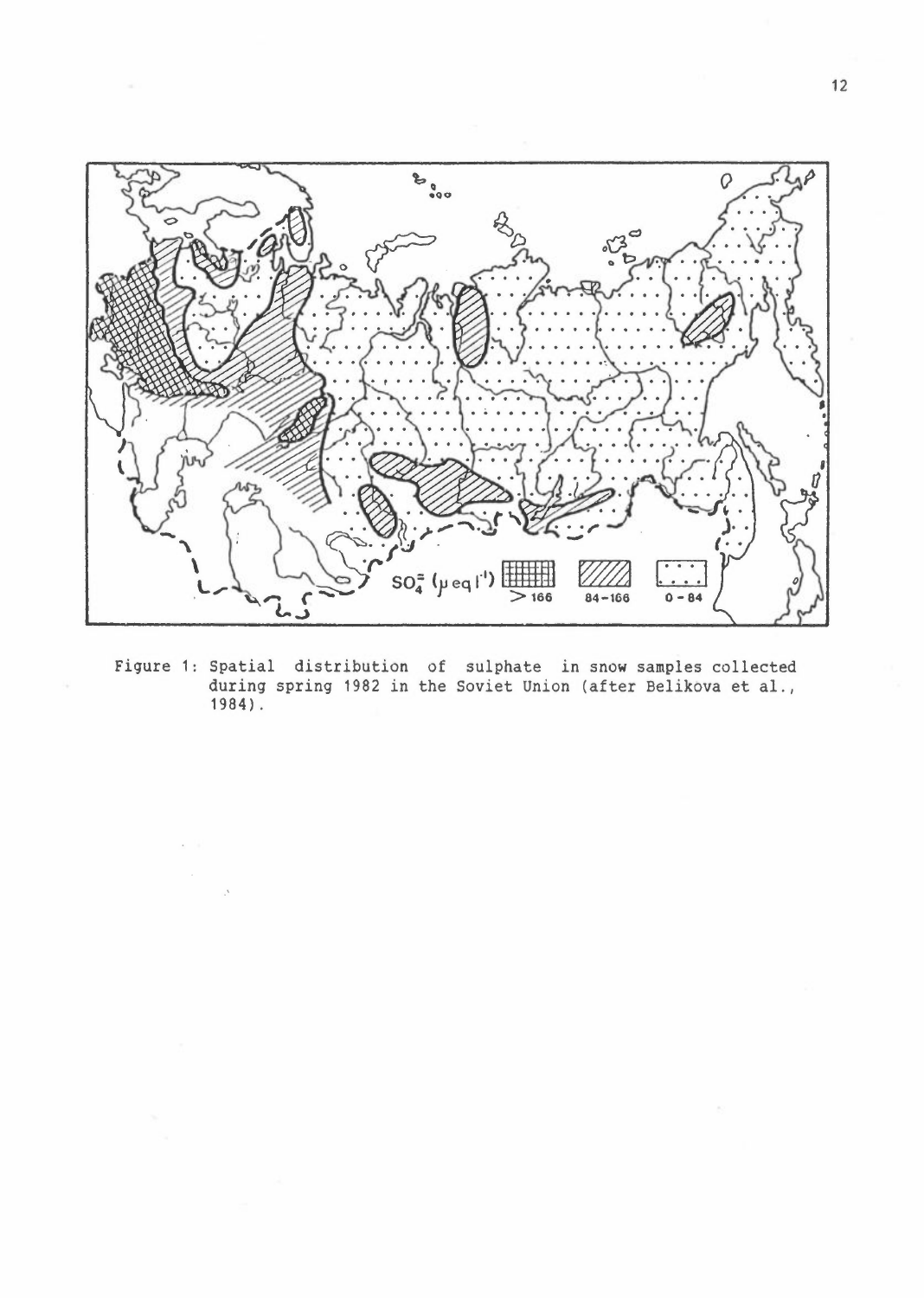|               |                 |                         |                |                |        |                |                            |                  |                                          |                          |                             |             |    |                          |    |  |              |        |   |        |               |                          |    |                    |        |                     |                  |               |                                |                |       | 100200         |                                              |                |                                         |                          |                 |
|---------------|-----------------|-------------------------|----------------|----------------|--------|----------------|----------------------------|------------------|------------------------------------------|--------------------------|-----------------------------|-------------|----|--------------------------|----|--|--------------|--------|---|--------|---------------|--------------------------|----|--------------------|--------|---------------------|------------------|---------------|--------------------------------|----------------|-------|----------------|----------------------------------------------|----------------|-----------------------------------------|--------------------------|-----------------|
|               |                 |                         |                |                |        |                |                            |                  |                                          |                          |                             |             |    |                          |    |  |              |        |   |        |               |                          |    | 100 200 300 200    |        |                     |                  |               |                                |                |       |                |                                              |                | lo <del>o</del>                         |                          |                 |
|               |                 |                         |                |                |        |                |                            |                  |                                          |                          |                             |             |    |                          |    |  |              |        |   |        |               |                          |    | 600 300 500 200    |        |                     |                  |               |                                |                |       |                |                                              |                |                                         | 200/200                  |                 |
|               |                 |                         |                |                |        |                |                            |                  |                                          |                          |                             |             |    |                          |    |  |              |        |   |        |               |                          |    |                    |        |                     |                  |               |                                |                |       |                |                                              |                |                                         |                          |                 |
|               |                 |                         |                |                |        |                |                            |                  |                                          |                          |                             |             |    |                          |    |  |              |        |   |        | $300$ $300$   |                          |    |                    |        | 670                 |                  |               |                                | 200 200        |       |                |                                              |                | $100 \sqrt{00}$                         |                          |                 |
|               |                 |                         |                |                |        |                |                            |                  |                                          |                          |                             |             |    |                          |    |  |              |        |   |        | 300           |                          |    |                    |        | 500                 |                  |               | 200 200 100 100 100 100        |                |       |                |                                              |                |                                         |                          |                 |
|               |                 |                         |                |                |        |                |                            |                  |                                          |                          |                             |             |    |                          |    |  |              |        |   | 300300 |               |                          |    |                    |        | 300   300           |                  |               |                                |                |       |                | 200 200 100 100 100 100                      |                |                                         |                          |                 |
|               |                 |                         |                |                |        |                |                            |                  |                                          |                          |                             |             |    |                          |    |  |              |        |   |        |               |                          |    | 10 20 200 500 1500 |        |                     |                  |               |                                |                |       |                | 500 500 200 600 100 100 200                  |                |                                         |                          |                 |
|               |                 |                         |                |                |        |                |                            |                  |                                          |                          |                             |             |    |                          |    |  |              |        |   | 10     |               | 20                       |    | 100 200 200 100    |        |                     |                  |               | 100 100 100 100 100            |                |       |                |                                              |                |                                         |                          |                 |
|               |                 |                         |                |                |        |                |                            |                  |                                          |                          |                             |             |    |                          |    |  |              |        |   |        |               |                          | 20 |                    |        |                     |                  |               |                                |                |       |                | 200                                          |                |                                         |                          |                 |
|               |                 |                         |                |                |        |                |                            |                  |                                          |                          |                             |             |    |                          |    |  |              |        |   | 30     |               |                          |    |                    |        |                     |                  |               |                                |                |       |                | 200                                          |                |                                         |                          |                 |
|               |                 |                         |                |                |        |                |                            |                  |                                          |                          |                             |             |    |                          |    |  |              |        |   |        |               |                          |    |                    | 3020   |                     |                  |               |                                |                |       |                |                                              |                |                                         |                          |                 |
|               |                 |                         |                |                |        |                |                            |                  |                                          |                          |                             |             |    |                          |    |  |              | 10     |   |        |               |                          |    |                    |        |                     |                  |               |                                |                |       |                |                                              |                | too                                     |                          |                 |
|               |                 |                         |                |                |        |                |                            |                  |                                          |                          |                             |             |    |                          |    |  |              | 30     |   |        |               |                          |    |                    |        |                     |                  | 503050        |                                |                |       |                |                                              |                |                                         |                          |                 |
|               |                 |                         |                |                |        |                |                            |                  |                                          |                          |                             |             |    |                          |    |  |              | 508010 |   |        | 50            |                          |    |                    |        |                     |                  | $100\,50$     |                                |                |       |                |                                              |                |                                         |                          |                 |
|               |                 |                         |                |                |        |                |                            |                  |                                          |                          |                             |             |    |                          | 1о |  | $\mathbf{z}$ |        |   |        |               |                          |    |                    |        |                     |                  |               | $20\sqrt{50}$ too 50           |                |       |                |                                              |                |                                         |                          |                 |
|               |                 |                         |                |                |        |                |                            |                  |                                          |                          |                             |             |    |                          |    |  |              |        |   |        |               |                          |    |                    |        |                     |                  |               |                                |                |       |                |                                              |                |                                         |                          |                 |
|               |                 |                         |                |                |        |                |                            |                  |                                          |                          |                             |             |    |                          |    |  |              |        |   |        |               |                          |    |                    |        |                     |                  |               | 100 350 200 150                |                |       |                |                                              |                |                                         |                          |                 |
|               |                 |                         |                |                |        |                |                            |                  |                                          |                          |                             |             |    |                          |    |  |              |        |   |        | $\frac{1}{6}$ |                          |    |                    |        |                     |                  |               | 50 250 200                     |                |       |                |                                              |                |                                         |                          |                 |
|               |                 |                         |                |                |        |                |                            |                  |                                          |                          | $\mathcal{L}_{\mathcal{L}}$ | $\sqrt{\ }$ |    |                          |    |  |              |        |   |        |               |                          |    |                    |        |                     |                  |               |                                |                | 10 50 |                | 100300                                       |                |                                         |                          |                 |
|               |                 |                         |                |                |        |                |                            |                  |                                          |                          | $\overline{\mathcal{A}}$    |             |    |                          |    |  |              |        |   |        |               |                          |    |                    |        | doo                 |                  |               |                                |                |       |                | 5/6/60/60                                    |                |                                         |                          |                 |
|               |                 |                         |                |                |        |                |                            |                  |                                          | $\overline{\mathcal{L}}$ |                             |             |    |                          |    |  |              |        |   |        |               |                          |    |                    | 2020   |                     |                  |               | 205                            |                | 10/40 |                |                                              | 500            |                                         |                          |                 |
|               |                 |                         |                | $\mathcal{L}$  |        |                | 2510                       |                  |                                          |                          |                             |             |    |                          |    |  |              |        |   |        |               |                          |    |                    |        |                     |                  | $\Lambda$ o   |                                | $\overline{5}$ |       | 10 20 10       |                                              |                |                                         |                          |                 |
|               |                 | $25$ 50 10 22 53 147    |                |                |        |                | 15                         |                  |                                          |                          | 1                           |             |    |                          |    |  |              |        |   |        |               |                          |    |                    |        |                     | 100              |               |                                |                |       | 10 100 200 100 |                                              |                |                                         | 20                       |                 |
|               | 50/2            | $\sqrt{2}$              | $\mathfrak{s}$ | $\frac{1}{2}$  | 20     | $\overline{5}$ |                            |                  | 25                                       |                          |                             |             |    |                          |    |  |              |        | ধ |        |               |                          |    |                    | 55     |                     |                  |               | 100  4  20  300  500  200  3   |                |       |                |                                              |                |                                         |                          |                 |
| 50            |                 | 5 90                    | $\sqrt{2}$     | $\frac{1}{2}$  |        |                | 2   10   50   70           |                  | 25                                       |                          |                             |             |    |                          |    |  |              |        |   |        |               |                          |    |                    |        |                     |                  | $\frac{1}{2}$ |                                |                |       |                | 20 80 100 80 10 1                            |                | 3                                       | $\overline{\phantom{a}}$ |                 |
| 29            | $\mathcal{L}$   | $\overline{\mathbf{3}}$ | $ 2\rangle$    | $\overline{9}$ | 555    |                | $\overline{\mathbf{c}}$    | $\boldsymbol{z}$ | $\overline{\mathbf{c}}$                  |                          |                             |             |    |                          |    |  |              |        |   |        |               |                          |    |                    |        |                     |                  | 100           |                                |                |       |                | 5201007                                      | $\overline{5}$ | $\overline{\mathcal{F}}$                | $\overline{1}$           |                 |
| 309           | 45              | $\overline{z}$          |                |                |        |                | 51/105/14                  | $\overline{3}$   | $\overline{5}$                           |                          |                             |             |    |                          |    |  |              |        |   |        |               | $\overline{\mathcal{A}}$ |    |                    |        | 12601015            |                  |               |                                |                |       |                | 5552552520                                   |                | $\overline{5}$                          | $\sqrt{2}$               | 53              |
| 22            |                 | 40351015                |                |                |        | 87             | $\overline{\mathbf{z}}$    |                  | 232                                      |                          |                             |             |    |                          |    |  |              |        |   |        |               |                          |    |                    | 1      | 24                  | $\boldsymbol{q}$ |               |                                |                |       |                | 15 200 50 400 100 80 80                      |                | $\vert$ 5                               | 10                       | $\overline{z}$  |
| 50            | $\overline{7}$  |                         | 5/3            |                | 551819 |                |                            |                  |                                          |                          |                             |             |    |                          |    |  |              |        |   |        |               |                          |    |                    | 9      |                     |                  |               |                                |                |       |                | 29 45 20 250 20 100 100 800 400 20           |                |                                         | 20                       |                 |
| $\frac{1}{6}$ | $\sqrt{5}$      |                         |                | 52515162020    |        |                |                            |                  |                                          |                          |                             |             |    |                          |    |  |              |        |   |        |               |                          |    |                    | g      |                     |                  |               |                                |                |       |                | 14 4 60 70 30 30 160 200 10 10               |                |                                         |                          |                 |
| 50            | $\overline{50}$ |                         |                |                |        |                | 95/25/563/24               |                  |                                          |                          |                             |             |    |                          |    |  |              |        |   |        |               |                          |    |                    | 4      | $\boldsymbol{\ell}$ |                  |               |                                |                |       |                | 57 19 46 30 20 10 130 5                      |                |                                         |                          |                 |
| 50            | 50              |                         |                |                |        |                |                            |                  | 45 25 100 40 154 150 15 5 30             |                          |                             |             |    |                          |    |  |              |        |   |        | 1             |                          |    |                    |        |                     |                  |               |                                |                |       |                |                                              |                | 5 17 61 32 109 191 130 80 16 22 106 81  |                          | $\vert z \vert$ |
| 254           | 75              |                         |                |                |        |                | 10 70 546 166 885 100      | $\sqrt{s}$       | 60                                       | 20                       |                             |             |    |                          |    |  |              |        |   | 1      | 4             |                          |    |                    |        |                     |                  |               |                                |                |       |                |                                              |                | 4 148 236 512 896 549 191 186 136 94 19 |                          | z               |
|               |                 |                         |                |                |        |                |                            |                  |                                          |                          |                             |             |    |                          |    |  |              |        |   |        |               |                          |    |                    |        |                     |                  |               |                                |                |       |                |                                              |                |                                         |                          |                 |
|               |                 |                         |                |                |        |                |                            |                  | 25 62 63 92 240 611 451 476 470 46 40    |                          |                             |             |    | $\overline{\mathcal{Z}}$ |    |  |              |        |   |        |               |                          |    |                    | $H$ 53 |                     |                  |               |                                |                |       |                | 238 604 799 563 653 472 346 200 48           |                |                                         | 508                      |                 |
|               |                 |                         |                |                |        |                |                            |                  | 50 71 132 180 252 145 300 692 117 100 93 |                          |                             |             | 65 |                          |    |  |              |        |   |        |               |                          |    |                    |        |                     |                  |               |                                |                |       |                | 47 37 586 595 625 320 428 518 185 92 136 168 |                |                                         | $\vert$ 3                |                 |
|               |                 |                         |                |                |        |                |                            |                  | 228 25 258 270 187 282 301 38 43 107     |                          |                             |             |    | 3                        |    |  |              |        |   |        |               |                          |    |                    |        |                     |                  |               |                                |                |       |                | 50 205 468 544 294 348 954 270 127 31 3 32   |                |                                         |                          |                 |
|               |                 |                         |                |                |        |                | 124 231 148 275 123 253 83 |                  |                                          |                          | $110\overline{3}$           |             |    | $25 -$                   |    |  |              |        |   |        |               |                          |    | 4                  |        |                     |                  |               | 20 28 243 123 234 275 88 75 50 |                |       |                |                                              |                |                                         |                          |                 |
|               |                 |                         | 124            |                |        |                |                            |                  |                                          |                          |                             |             |    |                          |    |  |              |        |   |        |               |                          |    |                    |        |                     |                  |               | 86 107 112 23 54               |                |       |                | 26                                           |                |                                         |                          |                 |
|               |                 |                         | 100/24         |                |        |                |                            |                  |                                          |                          |                             |             |    |                          |    |  |              |        |   |        |               |                          |    |                    |        |                     |                  |               | 251 89 172 259                 |                |       |                | 572511                                       |                |                                         |                          |                 |
|               |                 |                         |                |                |        |                |                            |                  |                                          |                          |                             |             |    |                          |    |  |              |        |   |        |               |                          |    |                    |        | $\frac{1}{2}$       |                  |               |                                |                |       |                | $62/52/7766$ 6 $16/5/12$                     |                |                                         |                          |                 |
|               |                 |                         |                |                |        |                |                            |                  |                                          |                          |                             |             |    |                          |    |  |              |        |   |        |               |                          |    |                    |        |                     |                  |               | 23 24 62 54 27 5               |                |       |                |                                              |                |                                         |                          |                 |
|               |                 |                         |                |                |        |                |                            |                  |                                          |                          |                             |             |    |                          |    |  |              |        |   |        |               |                          |    |                    |        |                     |                  |               | 11 30 66 175 3                 |                |       |                |                                              |                |                                         |                          |                 |

Figure 2: Estimated SO<sub>2</sub> emissions for individual grid squares. Unit: 10<sup>°</sup> tonnes/a (as S).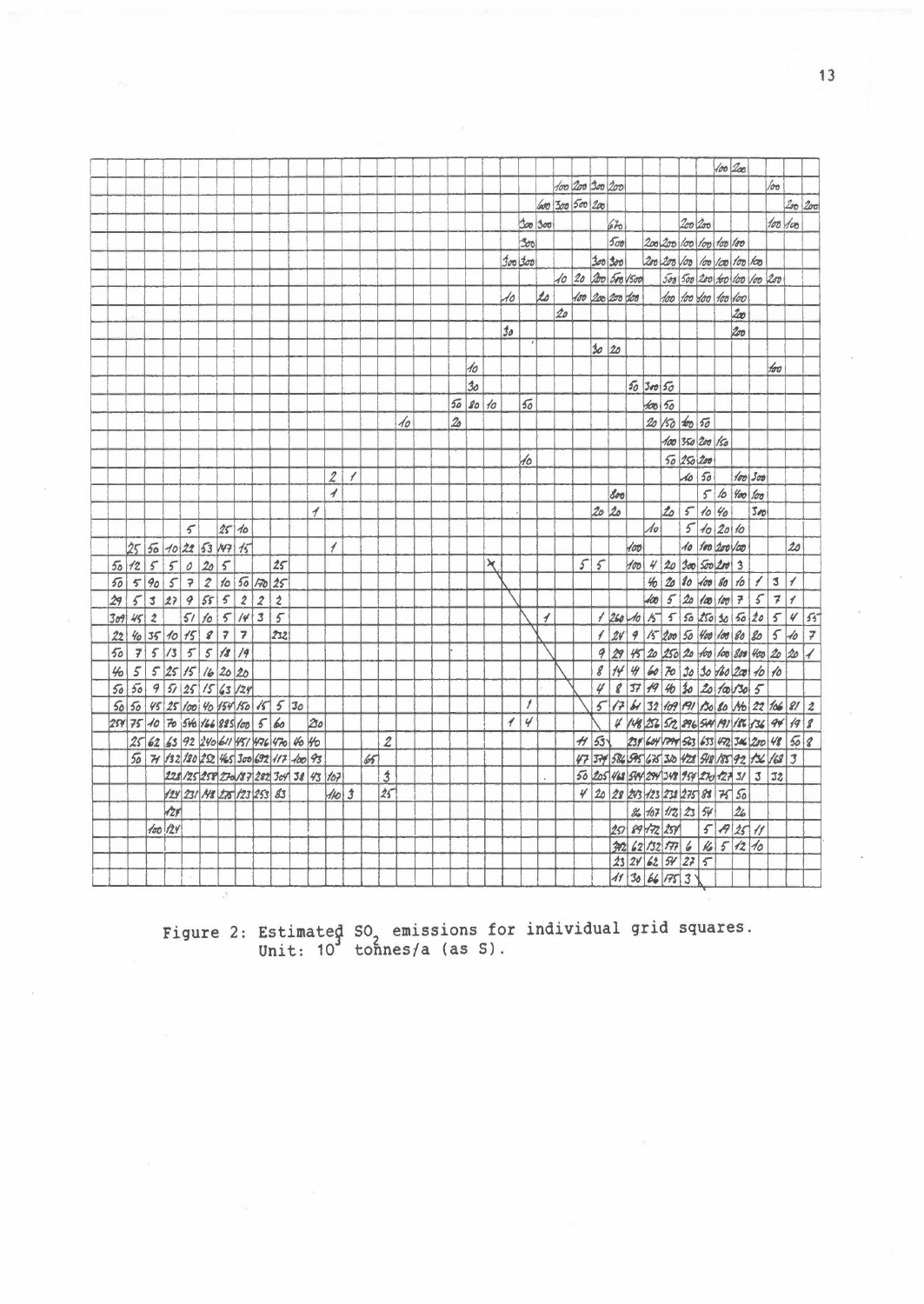

Figure 3: The area covered by the grid.